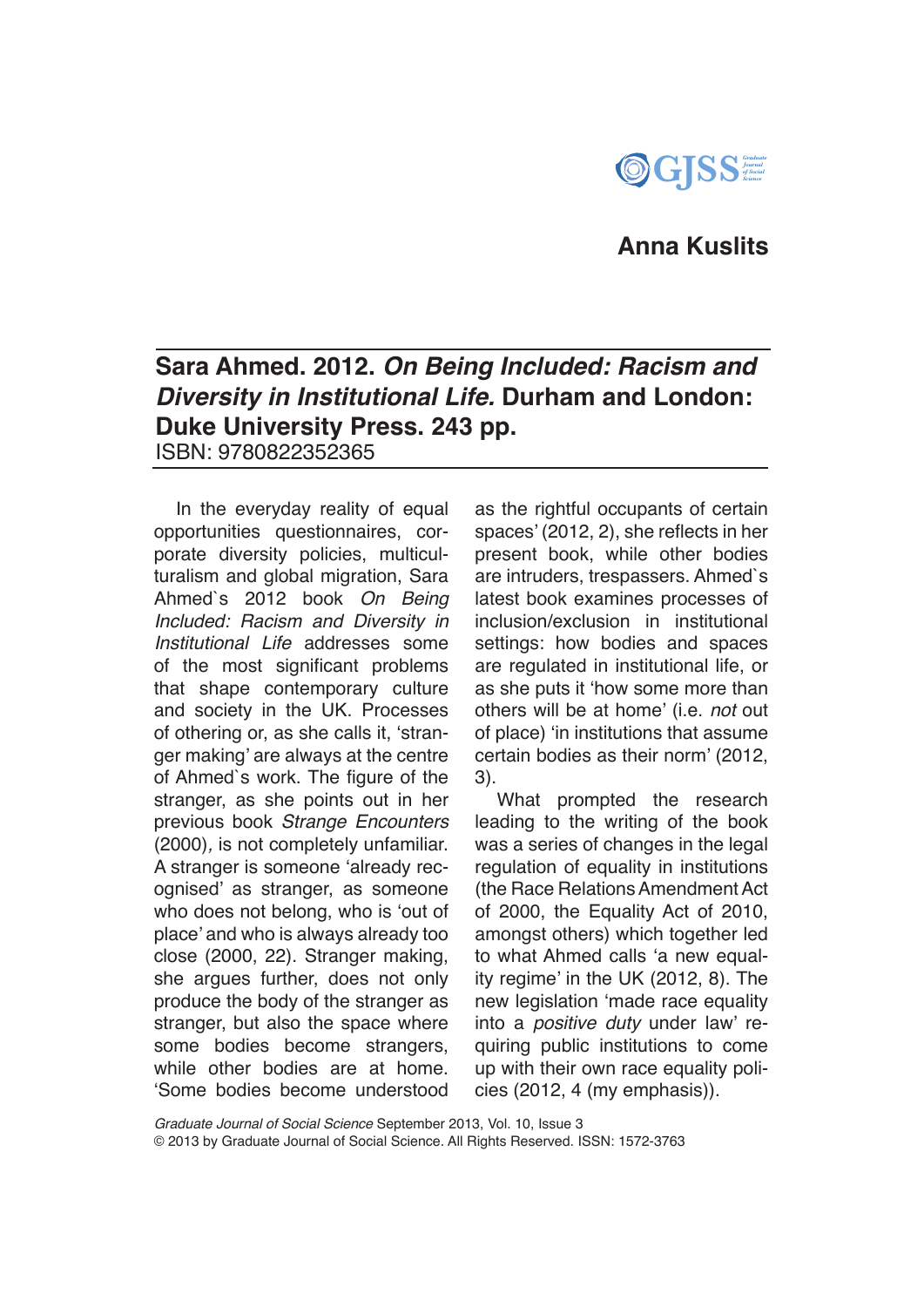#### **160 GJSS Vol 10, Issue 3**

Elsewhere, Ahmed describes the figure of the feminist in academia as 'unhappy', killjoy, or spoilsport. The feminist refuses to share the happiness of others, and 'disturbs the fantasy' of happiness (Ahmed 2010). Ahmed`s story in the present book offers the 'unhappy' story of diversity politics brought about in the wake of the new legislation. In institutions that celebrate diversity, racism is an 'unhappy word' (2012, 154–155) reserved for the unhappy, who are in turn discredited as the killjoy. Ironically, the celebration of diversity and equality as something already accomplished, Ahmed cleverly points out, is one of the discursive strategies this new regime deploys to maintain/reproduce social inequalities and systemic racial discrimination. Talking about racism in an institution that is already committed to diversity and racial equality becomes a problem, because it threatens to destroy the reputation of that institution and the fantasy that racism is 'over', that it is a thing of the past. Talking about racism is anachronistic, unfashionable and even unpatriotic – the British being modern, enlightened, and as such, anti-racist (2012, 48).

Following the new equality legislation, Ahmed has been appointed as a member of the team at her university writing the institution`s race equality policy. While drawing on her own experience, her analysis is based on interviews she conducted with diversity practitioners at other

universities, conference talks and workshops. Defining her method as 'an ethnography of texts' (2012, 12), Ahmed is interested in how the language of diversity gets circulated and embedded in the language of the institution.

The project lends itself to critically thinking through the perceived tension between theory and practice, and to thinking about social activism in general. Drafting documents of race equality, one has to constantly reflect on the ways in which those documents may be applied to the lived experience of social injustice in institutions. This prompts Ahmed, borrowing the terminology of speech act theory, to think strategically about how to 'do things' with those words. Diversity workers work in a 'gap' (2012, 126) between documents and praxis, in between documents, and between the future promise of a commitment to diversity and the present reality of racial discrimination. Ahmed is looking at the possibilities of inhabiting these gaps strategically.

An emphasis on experience is what gives this work a political edge against what has been seen as a dead-end to bringing together theory and practice in post-structuralist thought. Instead of examining questions of agency, Ahmed`s phenomenological approach to institutional life examines 'how we inhabit institutions' (2012, 12), our orientations within an institution and towards that institution. Her 'institutional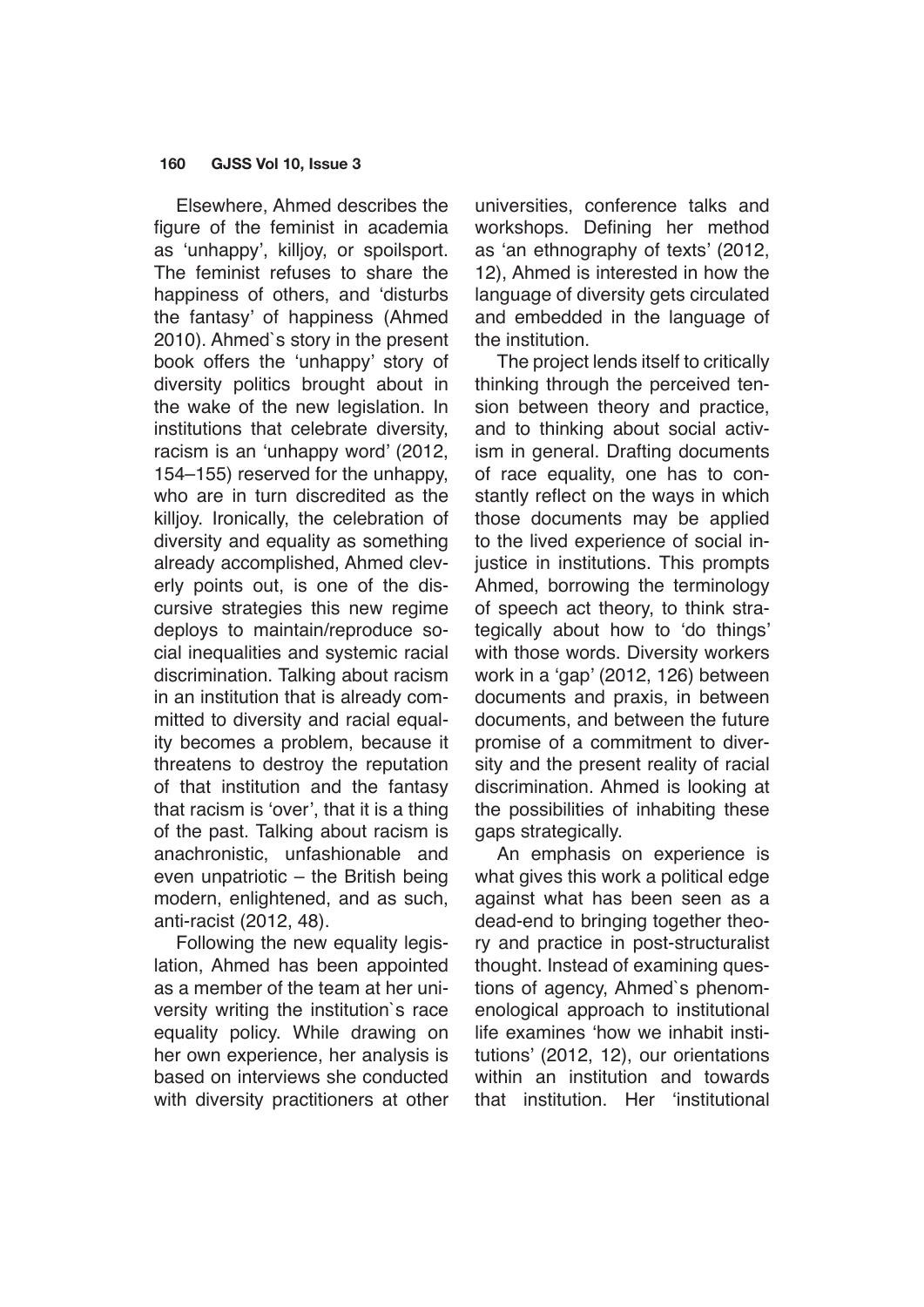phenomenology' (2012, 24) brings back the reality of experience, the material effects of institutionalisation, the materiality of bodies and spaces, of texts (documents) and of bodies assembling around tables (committees). She opens with the questions 'What does diversity do?' and 'What are we doing when we use the language of diversity?' (2012, 1), assuming there *are* bodies and spaces, documents and institutions; and that words *do* do things and people *do* do things with words, even though what they do is not always what they claim they do, as she later points out.

This brings us to perhaps the most exciting chapter examining statements of commitment. As she already signals in her introduction, 'the difficulty of equality as a politics' is that often 'policy becomes a substitute for action' because there is 'an investment in both law and policy as ''performatives''', that is, a conviction that the words of the law will accomplish that which they name (2012, 10–11). Chapter Four (113–140) discusses statements of commitment in this light. When a commitment to diversity does not entail action, that commitment can be thought of, Ahmed argues, as 'non-performative' because the commitment is made precisely to *not* do what it says. On the contrary, the commitment is used (by way of citation) to relieve someone of the responsibility of taking action, as if action has already been taken in the form of making the commitment. Ahmed`s reversed deconstructive logic runs in a similar fashion throughout the whole book in a very tight, thorough and clear analysis of the discourse of diversity.

However, what I would consider the weakness of the book is that it reduces questions of diversity to race equality, and race equality to colour. Post-colonial theory, feminism, and especially feminists of colour, as Ahmed herself points out, have invented a good portion of vocabulary allowing for radical critical engagement with multiple intersecting structures of domination and subordination (2012, 13). In the meantime, the word 'disability' appears in the index of terminology once, while references to class and age are not listed at all. Discrimination against immigrants from Eastern Europe, which is very much at the centre of political discourse in the UK, somehow falls short of becoming theoretically articulated. There is some reflection on LGBT issues, but mainly in the context of gay imperialism and homonationalism (2012, 148). Similarly, the issue of disability comes up exclusively in connection with arguments where it is deployed to discredit, or draw attention away from, the experience of racial discrimination targeting people of colour (2012, 211, for example). Disability (as well as class), thus, seems to be reduced to the status of discursive strategy at the expense of embodied experience.